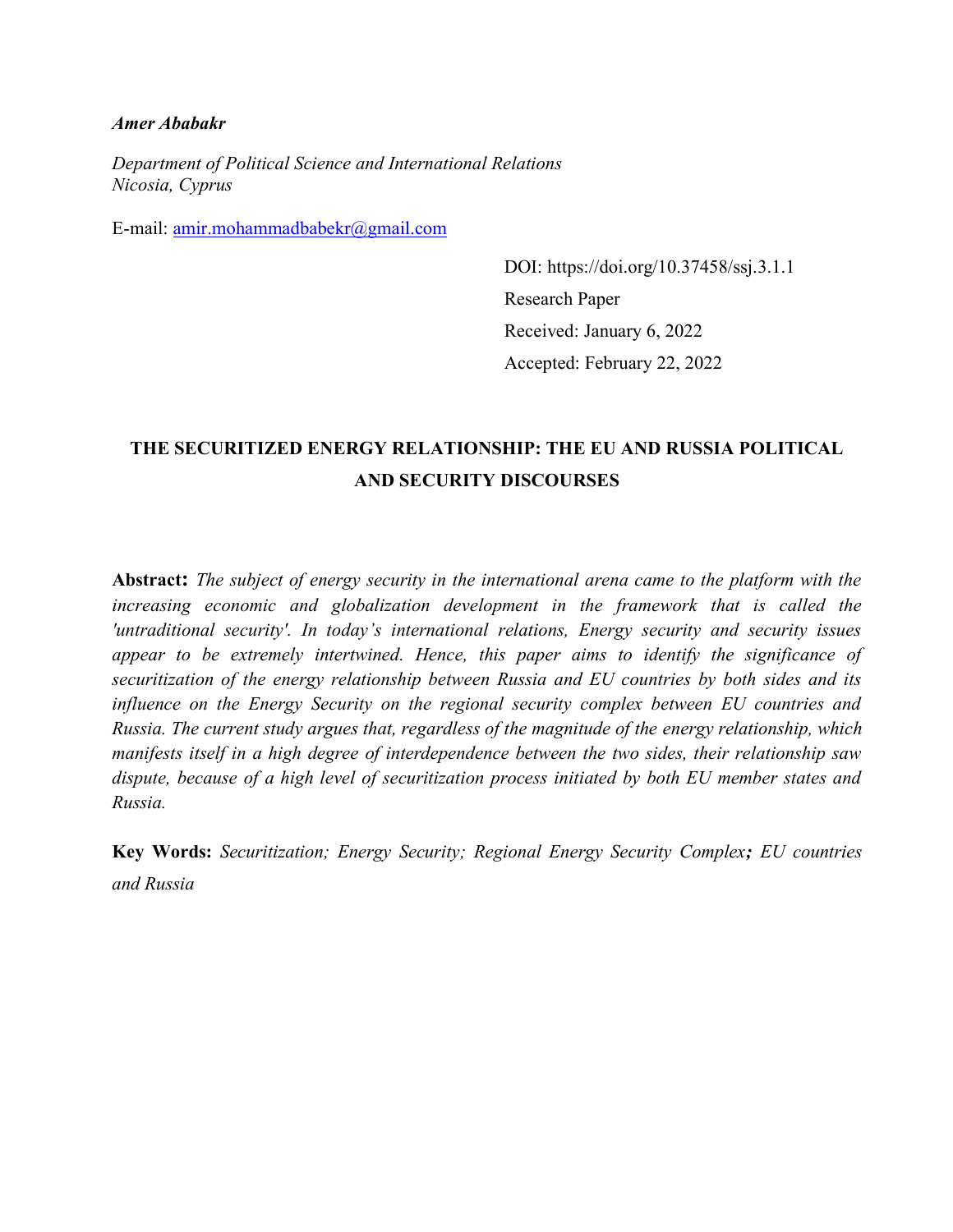### **1. Introduction**

The energy security subject in the international dome came to the platform with the increasing economic and globalization developments in the framework, which is known as the 'untraditional security'. This does not imply that it did not exist before, but it is because of more development in the post-Cold War period in the structure of the expansion in the security concept generally. However, no common definition of energy security exists in literature, but this does not mean that we cannot define it exhaustively. Thus, for more clarification, this paper adopted the definition for energy security by Azzuni & Breyer (2018), which they defined as "the feature (measure, situation, or a status) in which a related system functions optimally and sustainably in all its dimensions, freely from any threats". (P. 5). Meanwhile, some factors, including economic capabilities and selfcapabilities play a central role in a country's standing in its relations and foreign policy. Furthermore, the state's capability to use efficiently and optimize the usage of those resources to achieve self-sufficiency and the utilization of soft and flexible diplomacy or solid power to compensate for the lack of natural possessions is essential to obtain an economic renaissance. Besides, when a state has a comparative benefit in a particular crop or resource, its capability to utilize efficiently and investment, for example, go along to pursue self-sufficiency and the usage of soft and smart diplomacy or hard power to provide shortages for its natural sources to revive its economy. A country can achieve some of those productions or some limited materials.

In our research, we analyze the relationship between energy security and the regional security complex, and its impact on Russia and the EU countries' relations. Therefore, the current paper aims to disclose the most significant policies of energy security that have been adopted by both sides, and to what extent those policies were capable to pursue their aims and make the country undependable. Energy security is important in the sense that it can generate a war between pertaining parties, this occurred in the Ukraine Kremlin conflict in 2014, and it caused the struggle between the Russian and EU countries as discussed later in this study.

There are plenty of researches that analyzed the subject of Energy Security in international relations. Considering that, energy is an essential limit to foreign policy and it opens more room to maneuver in the international arena for those who have more undependable energy resources. This is because, the importance of energy grows day by day and gives more weight to those who possessed it, and those countries that depend on others for their energy resources have fewer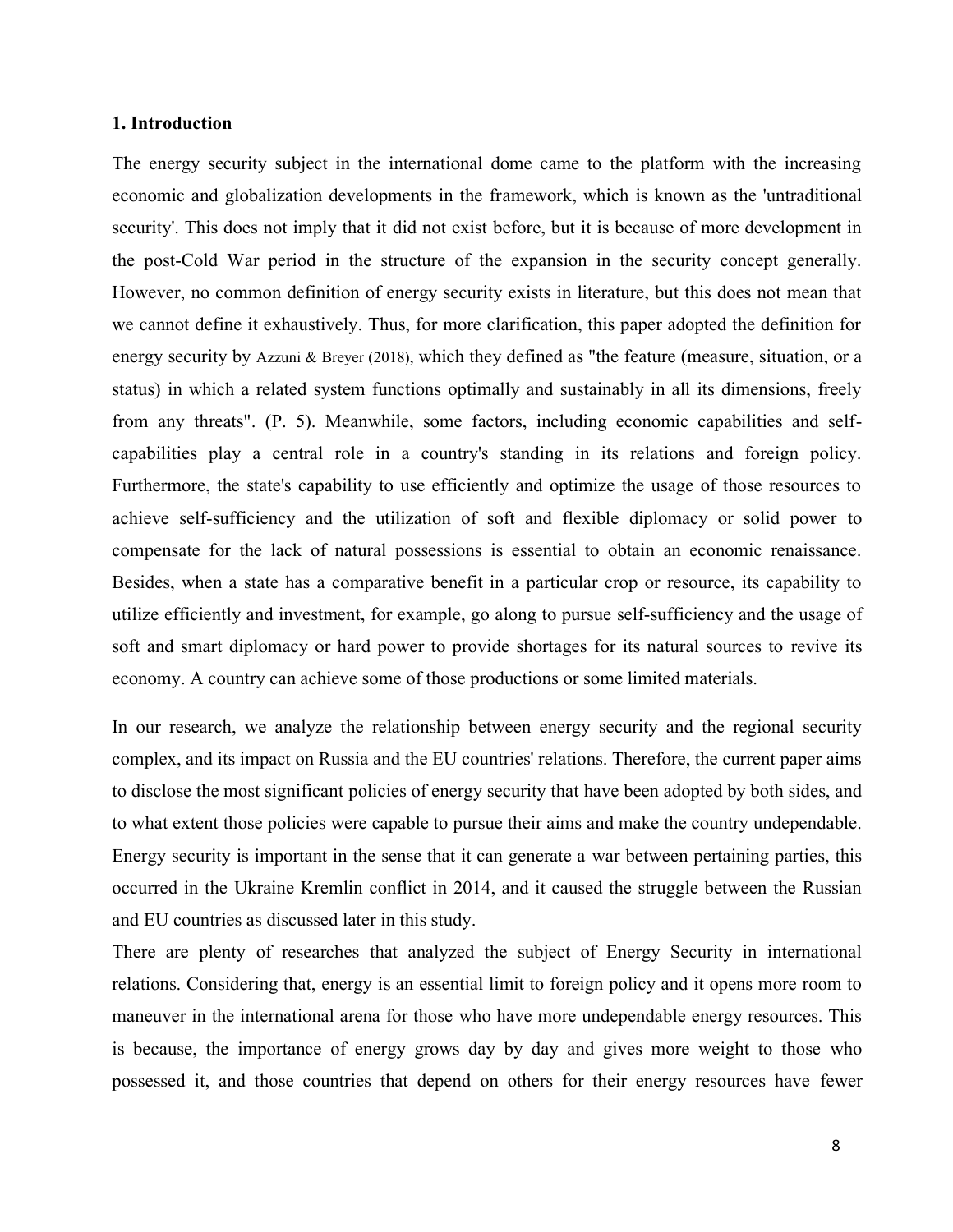influences. Based on this, the problem of the current paper is to search and analyze the substance of Energy Security as a touchstone to project their agendas for both the EU countries and Russia and how both sides securitized their energy relationship and are there a special dimension of energy security exists between them?.

For that reason, the current paper put some questions and tried to find proper answers to them. The main question is 'what is the impact of the Securitization of energy on the regional security complex between Russia and EU countries?' and the empirical question is 'what is the influence of the Energy Security on the relationships between Russia and the EU countries, and its effect on the regional security complex between them?'. The secondary question is: what is the impact of Energy Security on the reestablishment of international alliances?. The EU countries are the most importers of energy resources and Russia is the greatest country in gas energy and the maximum exporter to EU countries, for that reason we limited the geographical area of the study to energy security between them. Especially, after the Ukraine crisis, the relationship between the EU countries, and Russia deteriorated to some extent and this affected the Energy Security of both sides. This paper tests some interrelated hypotheses mentioned below; First, both EU countries and Russia securitized the energy relations between them. Second, there is an extreme relationship between the desire of a country to pursue energy security, and the impact and changes in its international relations in different other areas such as security, political, and military.

### **2. Regional Energy Security Complex**

Buzan and Waever (2003) introduced the concept of the Regional Energy Security Complex; they erased the old line between security and energy as a different sector by defining energy security in the structure of economic security. However, one should keep in mind that, the energy security complex is considered as an analytical concept, and per se, it needs to be clarified to not confuse with other concepts such as the energy and fuel complex, where it has been described as the energy sector in the Russian economy context (Khrushcheva, 2013). Moreover, the idea of Regional Energy Security Complex, defined as a separate concept by Polonkorpi, as he claimed that "regional energy security complexes are formed by energy-related interaction between two or more states in a limited geographical area, which includes an energy dependency relationship between the states involved and perception of this dependency as a threat" (Vakarinaitė, 2016, p. 22). The interaction of energy comprises transactions for example transit of energy 'export and import'. Similarly, the definitions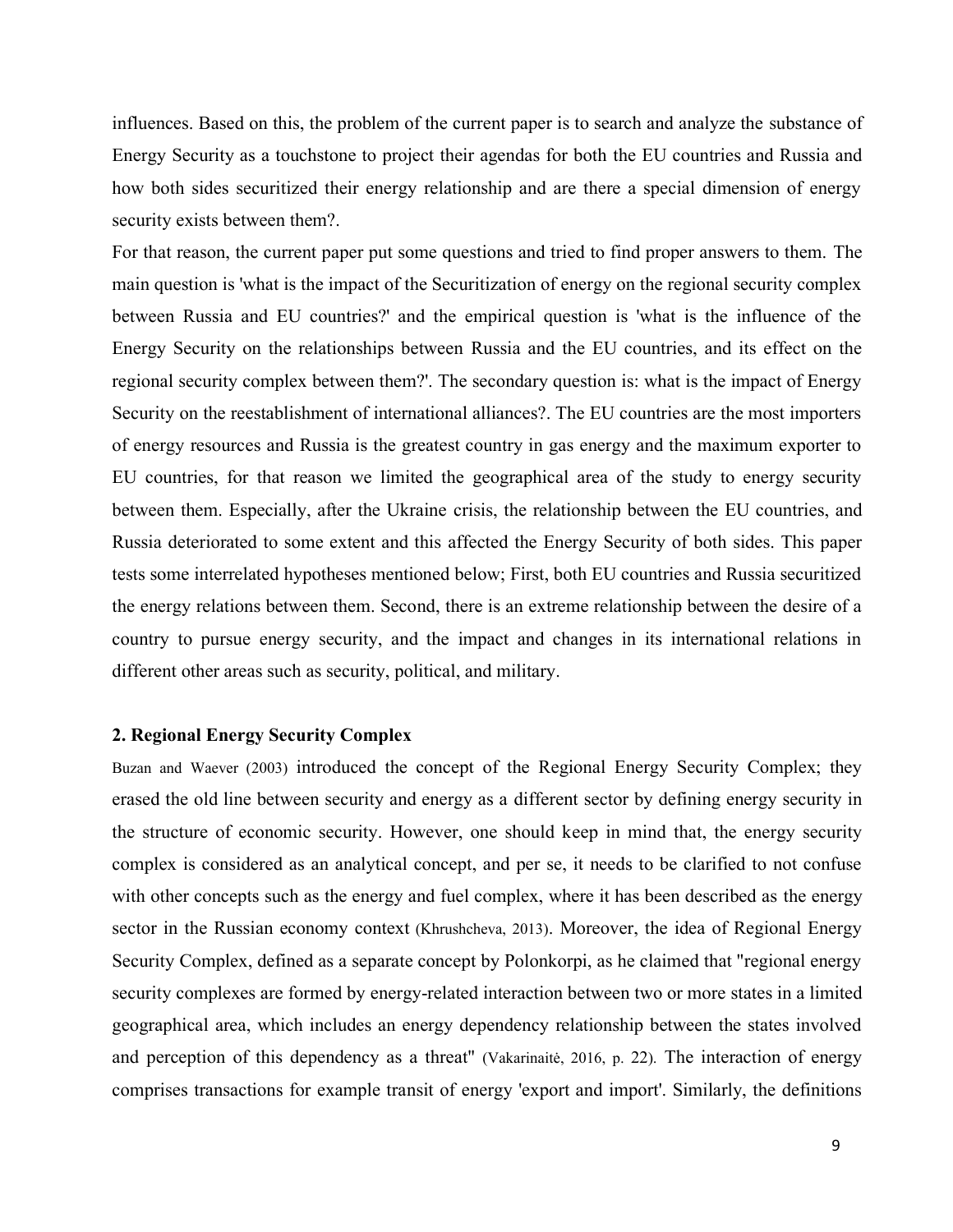of regional energy security complex by Buzan and Wæver (2003), the regional energy security complex contains the threats of increasing tensions between states or regions because of energy dependencies, especially in regions close to each other geographically. The evaluation and measuring of the degree of energy trade figures can be decisive to delineate a regional energy security complex between Russia and EU countries. For instance, 69% of EU countries' energy resources, especially natural gas-dependent on Russia (EU imports of energy products - recent developments, 2017), this designates that, there is a strong dependency example resembling circumstances in EU countries. Therefore, to understand the process of securitization of energy relations between Russia and EU countries, ascertaining the referent object of security is crucial, or put it in another way, what has been securitized by whom?

A core tenet of security studies and international relations, in general, has been the debate about the securitization process (Ababakr and Khaddar, 2021). The extension of the security agenda encouraged by the so-called Copenhagen School provided greater insight into the contemporary world's construction of security (Mabon, 2019). Before populating the logic of such processes, we will briefly focus on the key stages of the processes. Before we can continue with our exploration, there is a range of principles that must be noted. "Security "is about survival, as Buzan, Wæver and De Wild claim" (Buzan, Waver and De Wilde. 1998, p. 21). It is when a problem is posed as presenting an existential threat to a reference object named [...]. The unique nature of security threats justifies the use of extreme measures to deal with them.

This brief description of protection is used in the article along with extra innovations that come with it. For Buzan, Waver, and De Wild, Security is "ultimately rests neither with the objects nor with the subjects but among the subjects" $(p, 31)$ . It is inter-relational and we are best positioned to comprehend it by understanding this. As Greenwood and Wæver articulate, the idea of securitization is locally rooted, as its 'nickname' implies, yet a range of conceptual problems arise when it moves beyond the West. Perhaps the most powerful is the notion that concepts such as politics, relationships between regime and culture, and autonomy are applied in the post-colonial world to contexts that bear no similarity, with a radically different substance, to their counterparts in the West (Rubin, 2014). A popular aspect of the securitization step is the suspension of normal politics to allow the installation of exceptional steps, but a troublesome principle is normal politics itself. Of course, meanings of 'natural' vary considerably when transferred through various contexts, but the essential component of such a term is based on the idea of stability. As Wilkinson (2007) notes, the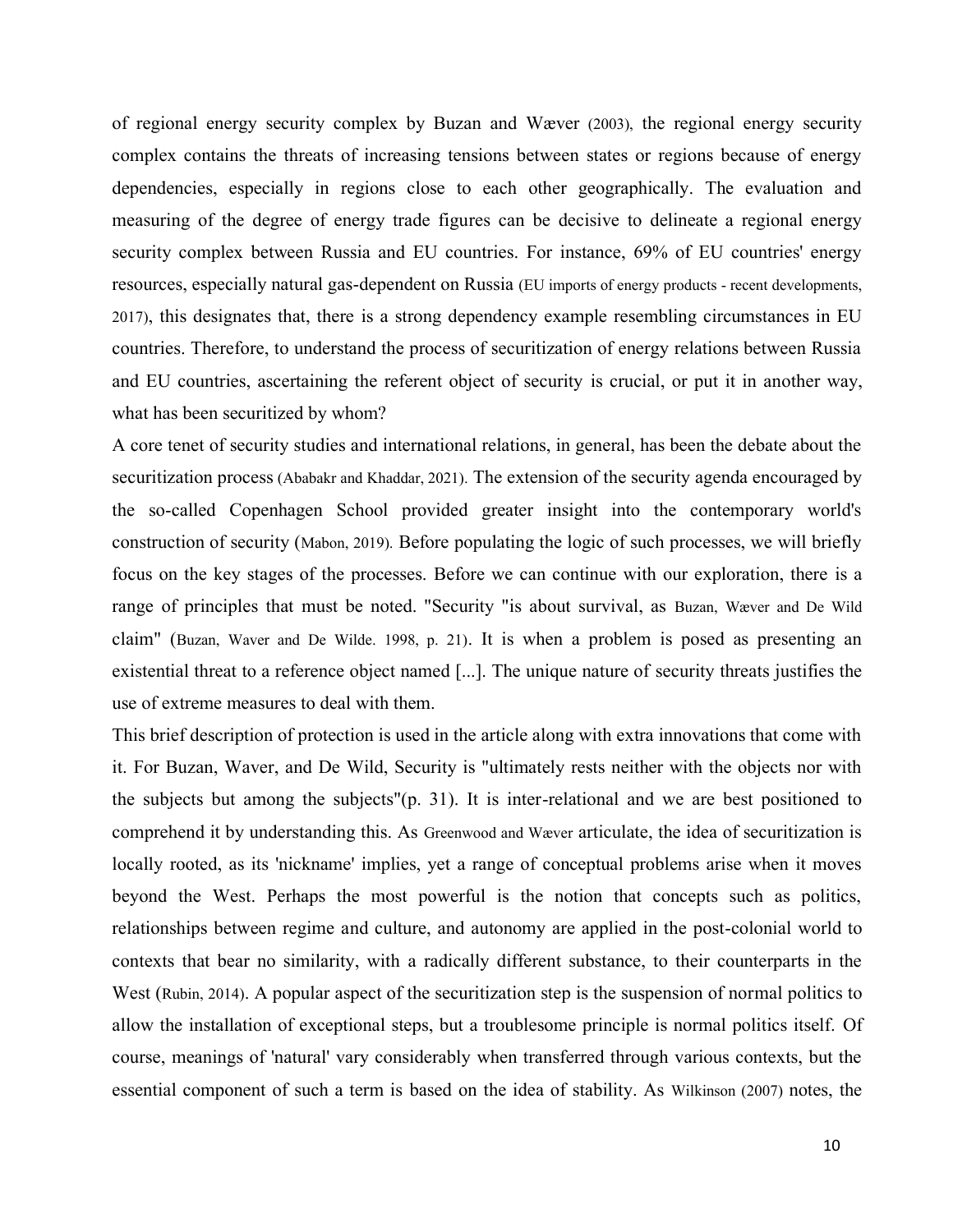belief that European understandings of society and the state are universal is implicit in the principle of securitization. We must make a variety of assumptions about the nature of society, about political circumstances, the role of religion in society, and about economic factors to identify a specific context as having the characteristics of normal politics. The hegemonic Liberal ontology within the theory is exposed by these assumptions about the structure of state-society relations. Of course, all societies have laws and the suspension of normal politics which require the suspension of unique rules in society. By articulating what is perceived to be an exceptional threat, the securitization mechanism generates sovereignty, deciding the exception, and sovereignty generates securitization by the concept's existence. Sovereignty is about order and belonging, with protection playing an integral part in order-building efforts.

However, since securitization campaigns take place across territorial borders, relying on collective narratives and perspectives to provide a rationale, the degree to which securitization may be referred to as a linear structure must be understood. Building on this linear method, the audience to whom speech acts are pronounced must also be considered, which eventually decides the move's performance (Buzan, Waver and De Wilde. 1998). Also, it is the audience that provides the meaning for the implementation of 'distinctive policies' which may or may not be regarded as exceptional (Balzacq, Léonard & Ruzicka, 2016). Usually, audiences are part of a linear method, but we need to understand the degree to which linear processes are in effect as moves take place across sovereign boundaries to draw on normative environments. In the following, a brief discussion concerning the energy security policy is deemed to comprehend the facilitating conditions in the process of securitization.

### **3. The policies of energy Security of Russia and the EU Countries**

This section tries to ascertain the policies that have been implemented by Russia to securitize energy security since it is the guarantee for exporting to other countries. Thus, Russia takes multiple procedures at the internal level to improve the sector of energy, and on the external level, in attracting several countries to import the energy sources via Russian oil and gas companies. Also, it attempts to determine the EU countries' energy security, which guarantees the security of exportation as the most importer states in the world.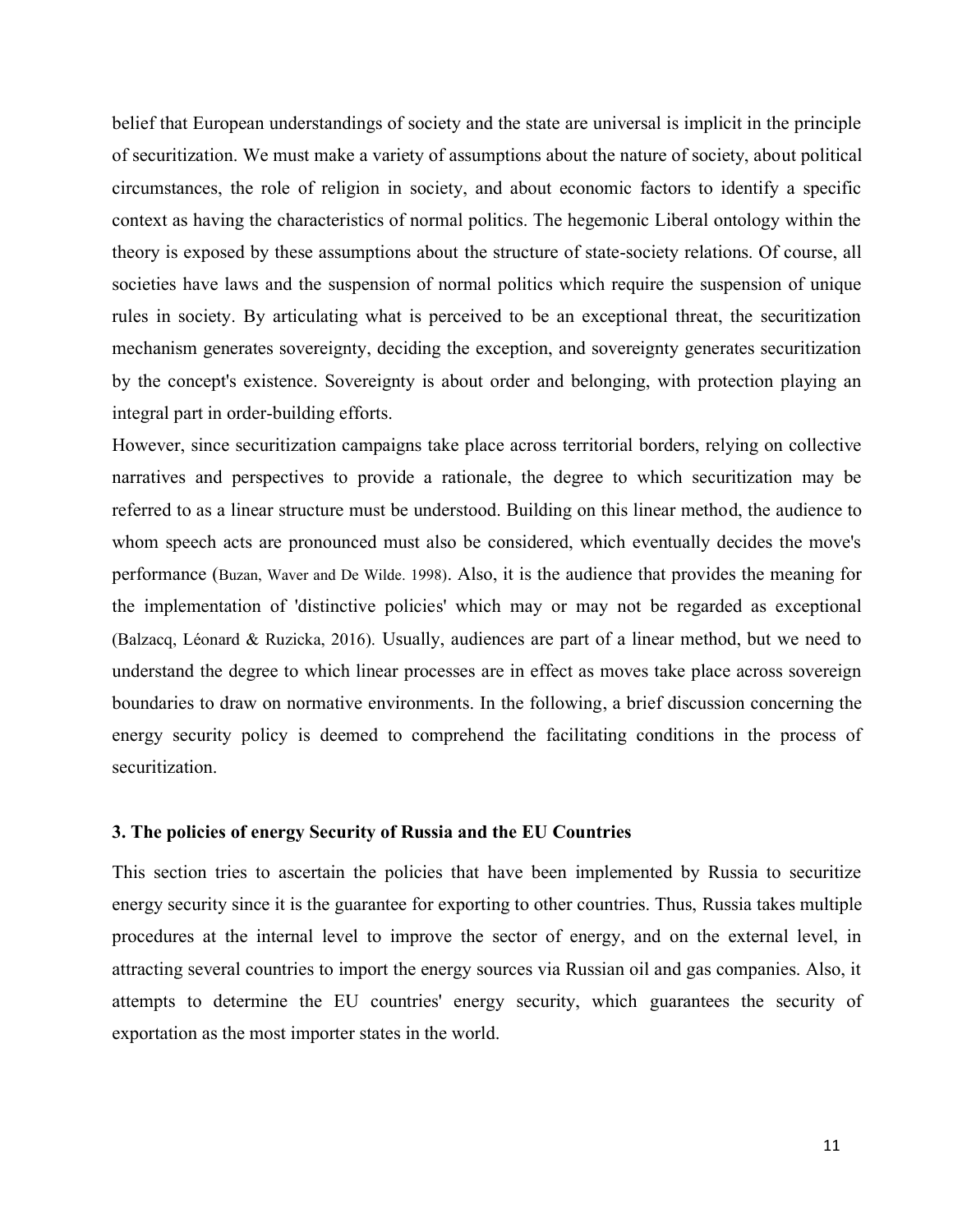#### **3.1 The policy of energy security of Russian**

The adopted Russian policies to manage its internal oil sector plus its foreign policy, which gives Moscow the guarantee of security of its exportation of gas and oil, and this is a crucial factor 'energy factor' as pillar stone for Russia to project its foreign policy (Jack, 2014). Besides, this sector is an essential factor for Russia's policies and initiations, because it represents economic power for Russia's development after the fall down of the former Soviet Union, since that time, Russian President Vladimir Putin signed several big economic contracts (Kaczmarsk, 2015), and changed the international power struggle for his countries' benefits.

The country took beneficial economic policy for itself from its material resistances, resources, and capabilities. Since, it is among one of the richest countries, which come in the seventh in the World for oil reserves and first for natural gas reserves. Russia empowered its management in the energy sector and produced designated processes, but under the supervision of the government through government companies such as 'Gazprom' that increased the extraction of gas and has granted government support, Rosneft and Lukoil companies enlarged the extraction of oil and gas 70% since 2007, and Russia joined 'G7' because it influenced world market of energy and its policies on that sector (Ibid).

A close connection exists between the energy sector and political power in Russia. For example, the state possessed 51 percent of the 'Gazprom' the largest company in producing gas and it is the world's largest company in gas pipelines network. Russian legislation secured the Gazprom monopoly of transportation and trade of Russian gas (Khrushcheva, 2011). The aim of increasing the extraction of resources to EU countries was to equip the Russian companies with more power to compete abroad. Indeed, Lukoil Company was able to open a big market in EU countries of Russian resources, especially in Germany and the East of the EU. As the result, Russia guarantee its extortions to those countries in a permanent way, this equipped Moscow with the necessary instruments to have control and influence to dominate the role of Russia in the sector of energy.

Those aims took stages to become formulated, after that, Putin commenced the concept of a superpower that considers the sector of energy in appearance and this became clear in his political statements. Furthermore, President Putin for his policies depended on the fact that Russia is a rich and big power in oil and gas resources. And more importantly, it controls the path of its transportation passages, but many experts and analyzers rejected this dependability, and argue that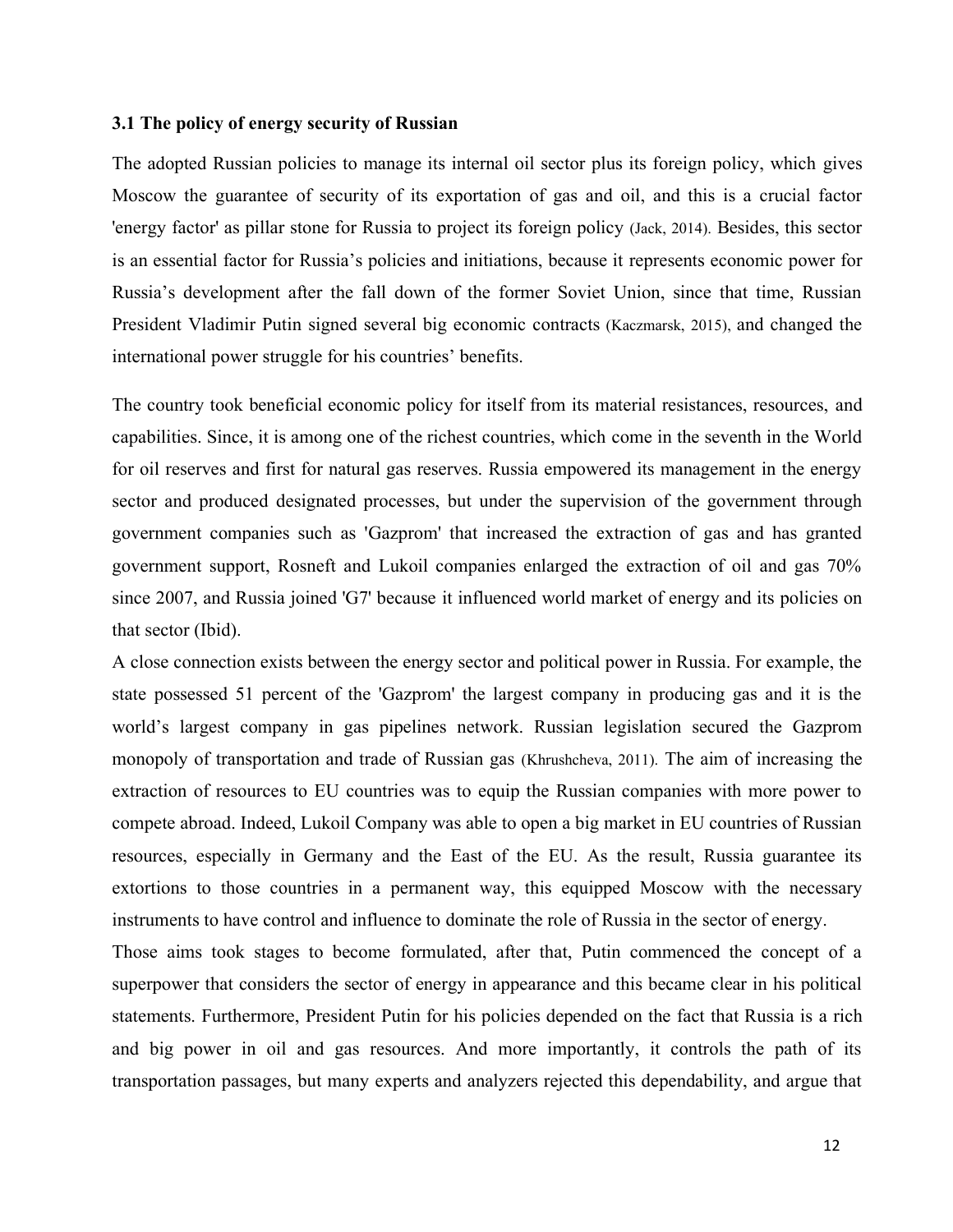only one resource is not enough to turn Russia into a superpower, but several other capabilities need to be provided for a country to dominate its influences over most countries (Česnakas, 2016). However, Russia turned into a big power through energy dependence and established its policies in that framework. Indeed, it became a big economic power. Nevertheless, some others rejected both the change of the concept of power and Russia's shift to a big economic power because of Russia's neglecting political considerations and its concentration on gaining economical achievements only. In addition, Moscow did not consider geopolitical importance, for that reason, it did not provide the energy power efficiently, as Russia separated its relationships between economic interests and strategic alliances (Huotari, 2011). Moreover, it utilized the energy in conflict with neighboring countries for the sake of increasing the interests rather than punishing them, as Russia had to decline its dependence on the reserves because it could face the risk of gas execution. However, the success of Russian foreign policy neither before nor now is because of the power of its resources.

At the level of external policies, in the framework of past, Moscow's multiplier strategies dimensions for the increasing of the power of competition for its exportation in the EU countries' market and its control over the transportation network and distributions can be analyzed in some points (Mukhametshina, 2015). Firstly, the penetration of the sector of energy in some EU countries, from Russia's contracts to increase the activities of Russia, for example, the deal between Gasprom and British Centrica company to provide natural gas for millions of customers in London (Gusev & Westphal, 2015). Secondly, there are unstoppable Russian efforts to control and dominate the transformation networks in central Asian's countries that can be an alternative to Russia's resources for EU countries in the future, and this fact made concerns for Moscow, which always tried to convince EU countries that Russia will remain the primary source of resources for EU countries. For that reason, Russia conducted several contracts with Kazakhstan and Turkmenistan for collaboration in the mining of natural resources and their exportations. Through this strategy, Moscow dominated management over natural resources and owned more than the US, EU countries, and China. The concept of energy security has changed after president Putin took power (Austvik, 2015). Based on this, Russia's policies increased dependence on energy resources, in other words, the usage of energy as a strategic instrument facilitated Moscow's restored influence. Directed foreign investments aimed to develop economic monopoly and control upon the infrastructure of strategic importance. It limited the influence and hegemony of the US and made effort to restrict the relationships between the US and the EU countries. Moreover, it increased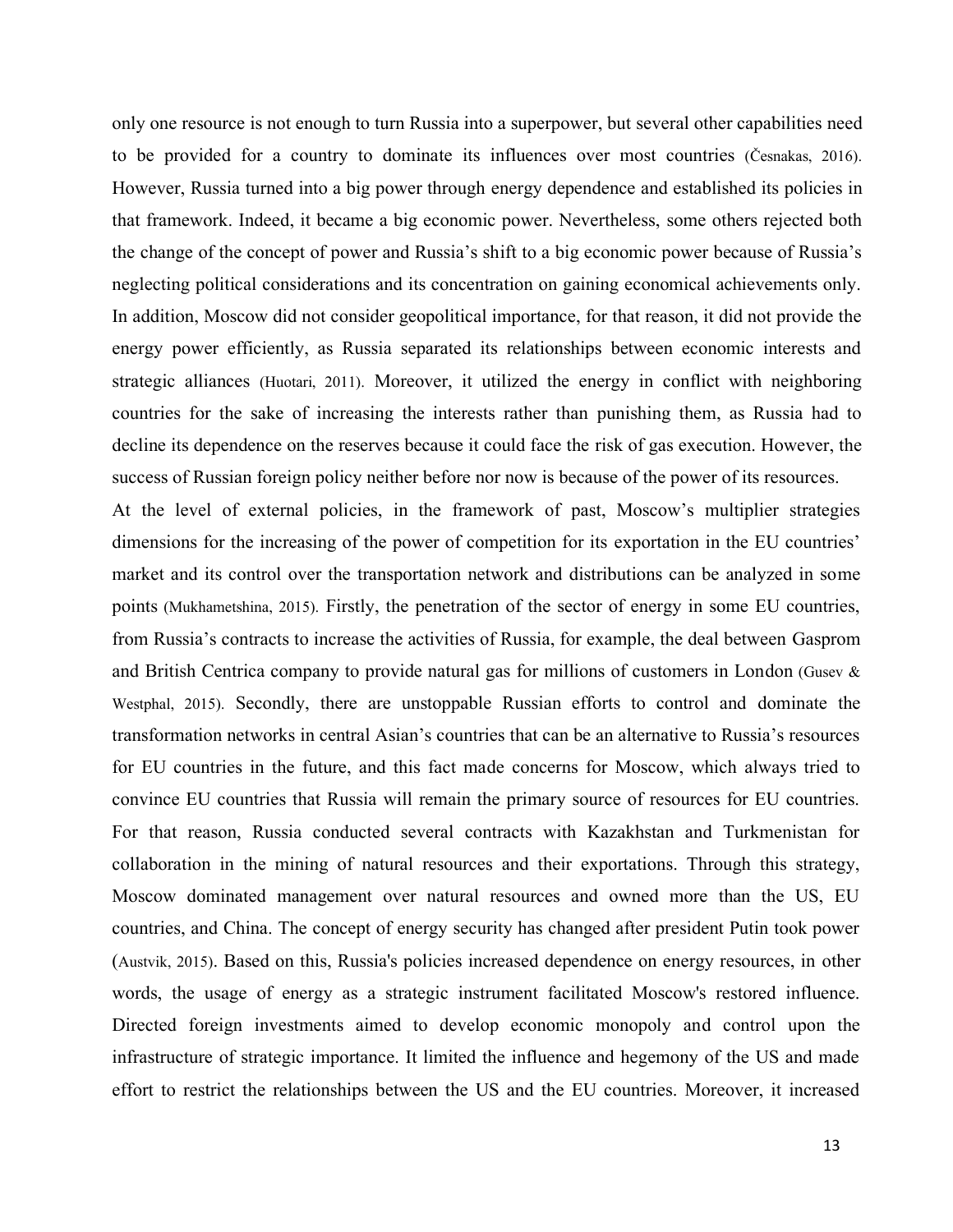room for the influence of Russian foreign policy through exploiting the East of EU countries to restore the power of the former Soviet Union. Finally, the removal of the EU countries' influence in all shapes increased the influence areas of Russia. Through securitizing the external and internal Russian energy security policies, it became obvious that the government of Russia is the most vital actor to securitize the energy relationship between Russia and the EU countries. The evidence is that the adopted policies externally and internally equip the government with control over significant parts of the energy sector especially the economic sector generally (Gheciu, 2013). This is through the government ownership of energy companies and pro-government businessmen running them. The audiences of securitization are business and political elites in Russia and the Russian population. Thus, this process provides the Russian government extra power to take extraordinary measures in the energy sector as a security issue when it comes to its energy relationship with EU countries. For example, the state-sponsored media framed the problem by pointing to both the conventional lack of confidence in international investors and the deals and decisions taken, typically associated with political weakness. For instance, Valerij Zorkin, the former head of the Constitutional Court as follows: "It is important to reconstruct energy sovereignty, including revision of the PSA agreements with foreign investors. These agreements signed in the 1990s provide favorable conditions to the large international companies, but Russian interests are overlooked"(Dobrjnina, 2009, p. 5). It is significant to look at the context itself to understand how the context has been distorted by the government.

The additional restrictions on investment in Russia's strategic industries were clarified by security implications in 2004–2005. Putin's address to the Federal Assembly in April 2005:

"Investors sometimes face all kinds of limitations, including some that are explained by national security reasons, though these limitations are not legally formalized. This uncertainty creates problems for the state and investors. It is time we determined the economic sectors where the interests of bolstering Russia's independence and security call for predominant control by national, including state, the capital. I mean some infrastructure facilities, enterprises that fulfill state defense orders, mineral deposits"(Lihto, 2008, p. 2).

The sectors referred to in this address are known as strategic sectors. Consequently, foreign-owned companies are not allowed to engage in the production of vast oil and gas reserves. A new law on FDI in these strategic industries was signed by Putin in April 2007. The law notes that a governmental commission must be authorized for any foreign company seeking to acquire a majority interest in a company operating in a strategic sector or to purchase more than 10 percent of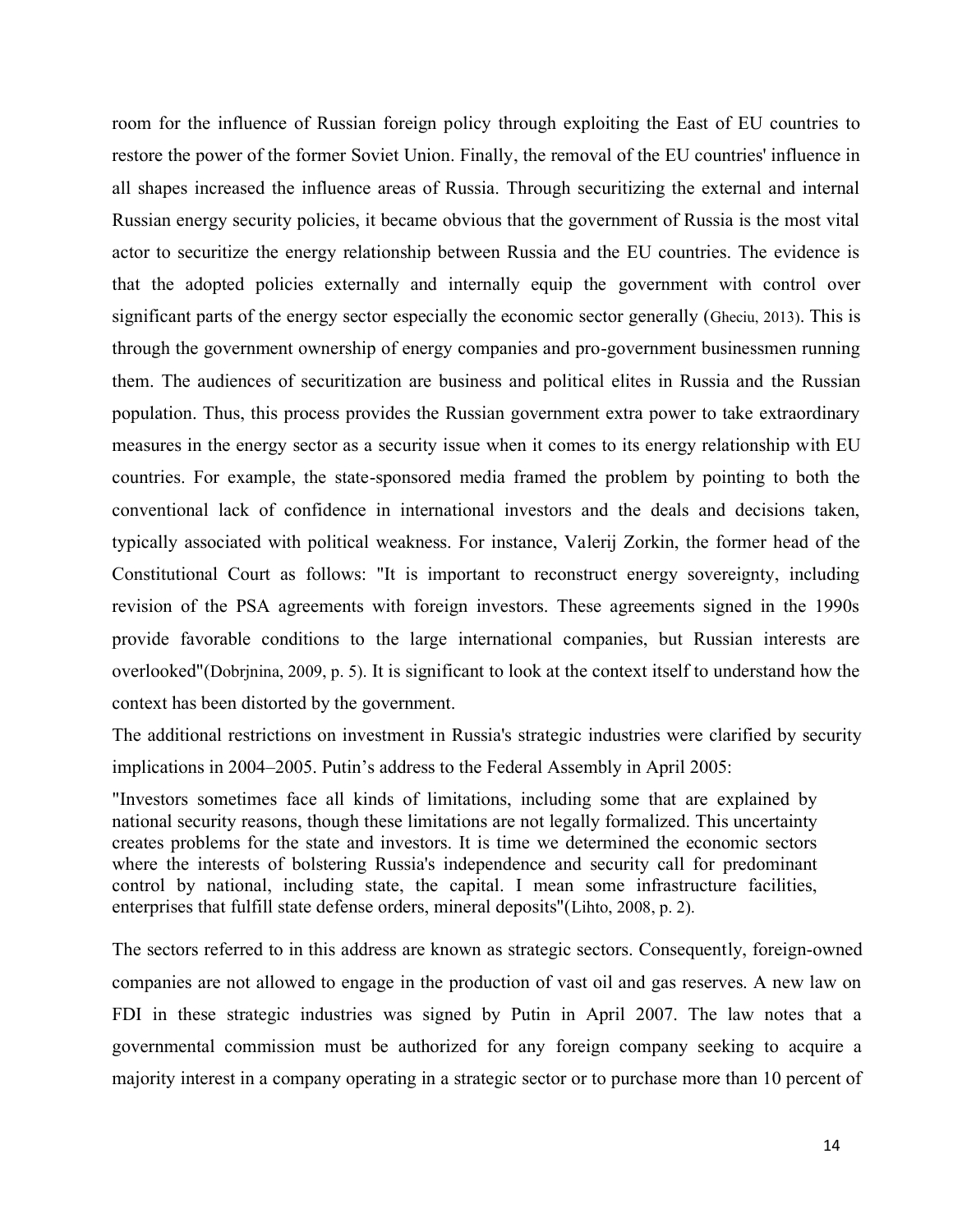larger oil and gas reserves. After his second presidential term, Putin himself became the head of this committee (Pleins, 2009).

#### **3.2 The Policy of Energy Security of EU Countries**

As the Cold War now is history, the EU countries witnessed a combination of changes alongside a faction of strategic ambitions, which was not clear to what extent some countries are capable to commit those responsibilities from their prospective range at least. After twenty years, those ambitions became the essential pillar for the establishment of the EU countries' policies for the short and long terms, and they are at the core strategic decisions for all the EU countries. Energy Security has formed, and it remained the foundation of those goals to enshrine the concept of belonging to the future and integrated trend that discussed between EU countries. Those countries demanded to be completely free of the Soviet influence, and later on Russia, but they also conceived that this could not be achieved easily (Szulecki, Fischer, Gullberg & Oliver, 2016). Energy security is not purely an economic issue for EU countries anymore, especially in the glare of its economic power, but diversification has become an integrated ideological situation, which confirms the prevailing political concept. Furthermore, the EU countries paid attention to the middle and east of the EU as a new geopolitical area, which has not completed its procedures yet. Because this will facilitates to gain independence and limit the danger of the emerging threat of any sort of independence (Ashirova, 2015), especially, if politics and ideology develop anchored in a dispute of a character of more danger, which is desirable for all countries that have become independent of astronomy of former Soviet, first from Baltic then to Balkan and middle of EU countries. Therefore, the approved energy policy of EU countries depends on a collection of settings including:

First, the existence of a general convinces members, that the rate of dependence on imported materials has risen, and this could trigger a crisis with the existence of unhinging between production and consumption. Second, regarding environmental protection, some members tried to guarantee clear energy resources far from Nuclear energy, while others preferred nuclear energy. Third, the strategic outlook comes for energy before the economy (Aoun, 2015). Despite the successful experience of the EU countries in cooperation and coordination, it failed to identify a definition of energy security for whole countries. Because the member states, each have their definition according to their necessities and priorities, they did not solve that particular issue.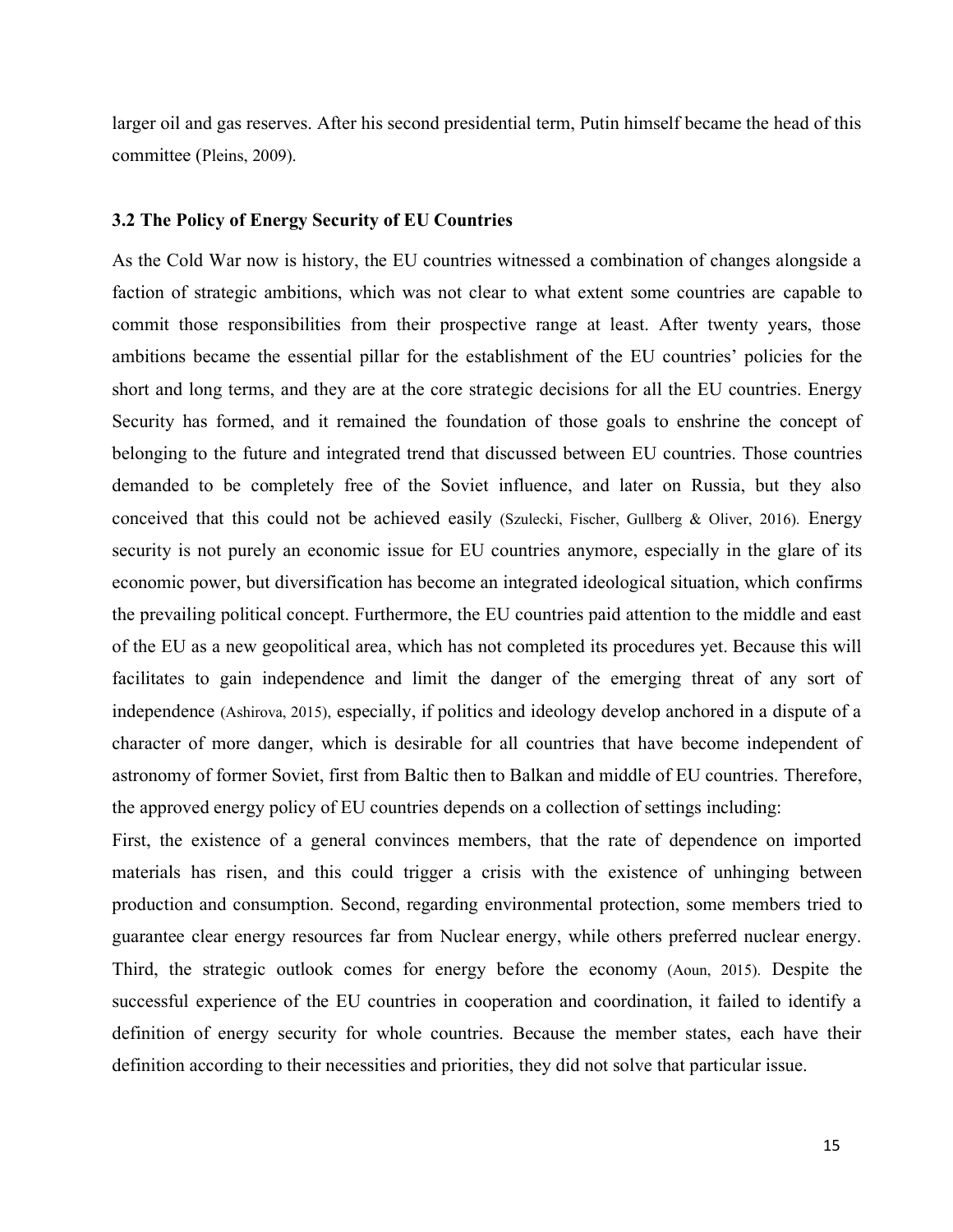Hence, it ought to be new understandings and criteria, which required a new process to reestablish the energy policy of EU countries. Especially, regarding the question of resource distribution and being free to depend only on a single source of energy which is Russia. The verdict is that this aim has been mentioned in the political statements of EU countries' leaders directly or indirectly. To attain extra power in directing the new energy policy, the EU countries adopted the securitization process. For example, in the form of a non-paper, the Polish Prime Minister, acting as a securitizing actor, proposed an idea (at the meeting of the EU Council on Transport, Telecommunications, and Electricity) for the new intergovernmental agreement on energy security called the European Energy Security Treaty (EEST). The key goal of that political initiative w, as to guarantee funding for energy supply in the event of a crisis, based on the unity strategy of the participants. The object of the proposal was to obtain reciprocal energy security guarantees modeled on guarantees at the RH the Western EU and NATO, 'except the armed attack situation covered by the Washington Treaty. It was a deliberate intention of the EEST proposal to induce a space of political thinking into energy deliberations in Europe, in the European Union in particular (Kustova, 2015). In the case of the gas crisis, it was formulated as a tool for mutual aid, not as a risk or crisis mechanism for an oil crisis.

At the Riga Summit of NATO. At that time, US official Richard Lugar, Senator and then Chairman of the Senate Foreign Relations Committee, acting as a securitizing actor, called on the alliance to assist any MSs whose energy sources are forcefully cut off. He even called for the use of the mutual defense clause of the Washington Treaty (Article 5) (Raines & Tomlinson, 2016).

Senator Lugar emphasized that Article 5 took into account not only the situation of an attack but also the situation of intimidation (due to an energy cut-off) and stressed that: "the Alliance must commit itself to prepare for and responding to attempts to use the energy weapon against its fellow members…NATO must become a reliable refuge for members against threats stemming from their energy insecurity" (Sandoura & Vinois, 2015, p. 614). They were worried that the use of Article 5 in the field of energy could open the way for increased military intervention in a wide range of policies beyond conventional security areas, and found the EU to be a more suitable institution to tackle energy security issues. The key actors who securitizing the energy relationship between EU countries and Russia are energy-producing states and energy companies and governments of energy consumption, because the system of government in the EU is multi-level, there are three levels of decision making, including, supranational, national and regional. And the audiences of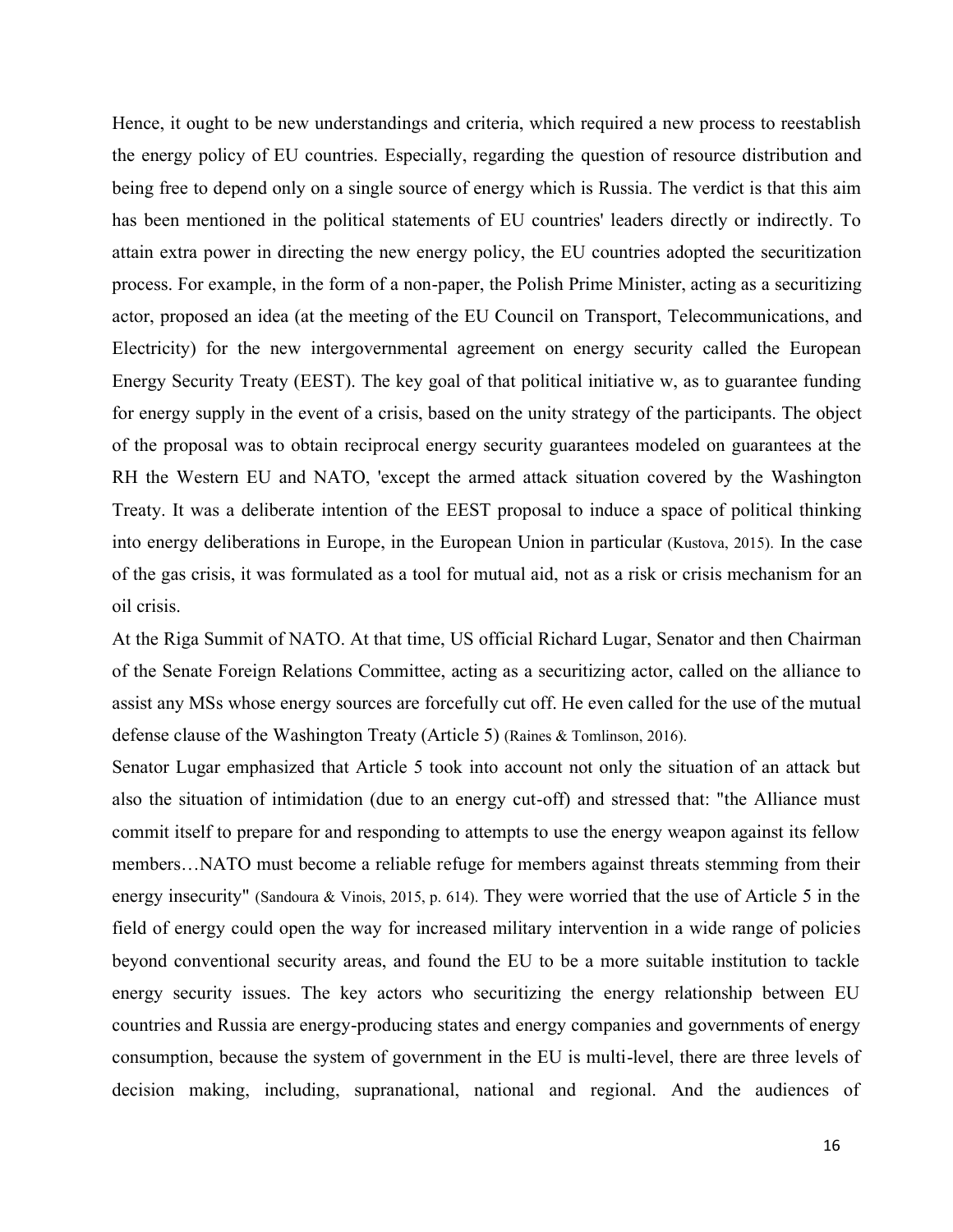securitization of energy are both national audiences and European officials (Ibid). Thus, securitization of energy relationships took place on both national and European levels, and the European context of securitization was shaped by the lack of coherent Common European Energy Policy. Thus, this fact provided the EU countries to take extraordinary measures in the field of energy sector when it related to their relationship with Russia as a security problem. For example, the 2008 European Security Strategy Report suggested that "concerns about energy dependence have increased over the last five years"(Kustova, 2015, p. 6). Energy security, as one of the main threats, as described in the Study, is to become an essential part of any future European Security Strategy.

#### **3.3 The Security and Political Relationship in the Light of Ensuring Energy Security**

Several international crises have risen which led to a collision between the EU countries and Russia over their different perspectives. Some of those crises manifest themselves in the revolutions of Arab Spring, for example, the conflicts that happened because of the influence of Russia in some countries such as Syria, Libya in addition, to other international crises, such as the Crimea crisis. The convergence of great powers in those conflicts would create a new pattern of interactions and trends for each of them, in the interest of each party through its vision. Even though Russia has assured in many of the energy occasions that it purely making a relationship in the energy market as an exporter, the growing position of Russia in the energy market hesitated EU countries, and those fears inspired from the usage of natural resources as a political weapon against the EU countries. Despite that, energy is the essential core stone for the economy of Russia. Meanwhile, Moscow has cooperated in other fields with the EU countries, which was an expansion of the energy sector (Ferrari, 2015). Where, Russia respected its agreements with EU countries even in the Cold War era and most recently in the Ukraine crisis because Moscow is aware of the fact that any differences over this particular issue will endanger its main source of income and reputation in the energy market (Mennat, 2014). Especially, energy exporters have been able to have substantial financial strength without competing for power over military or economic, so it happened in what is so-called oil polarization in the special system.

The EU countries remained the biggest and most important market for the oil and gas of Russia during that period. The most important country was Germany, which imported oil and gas from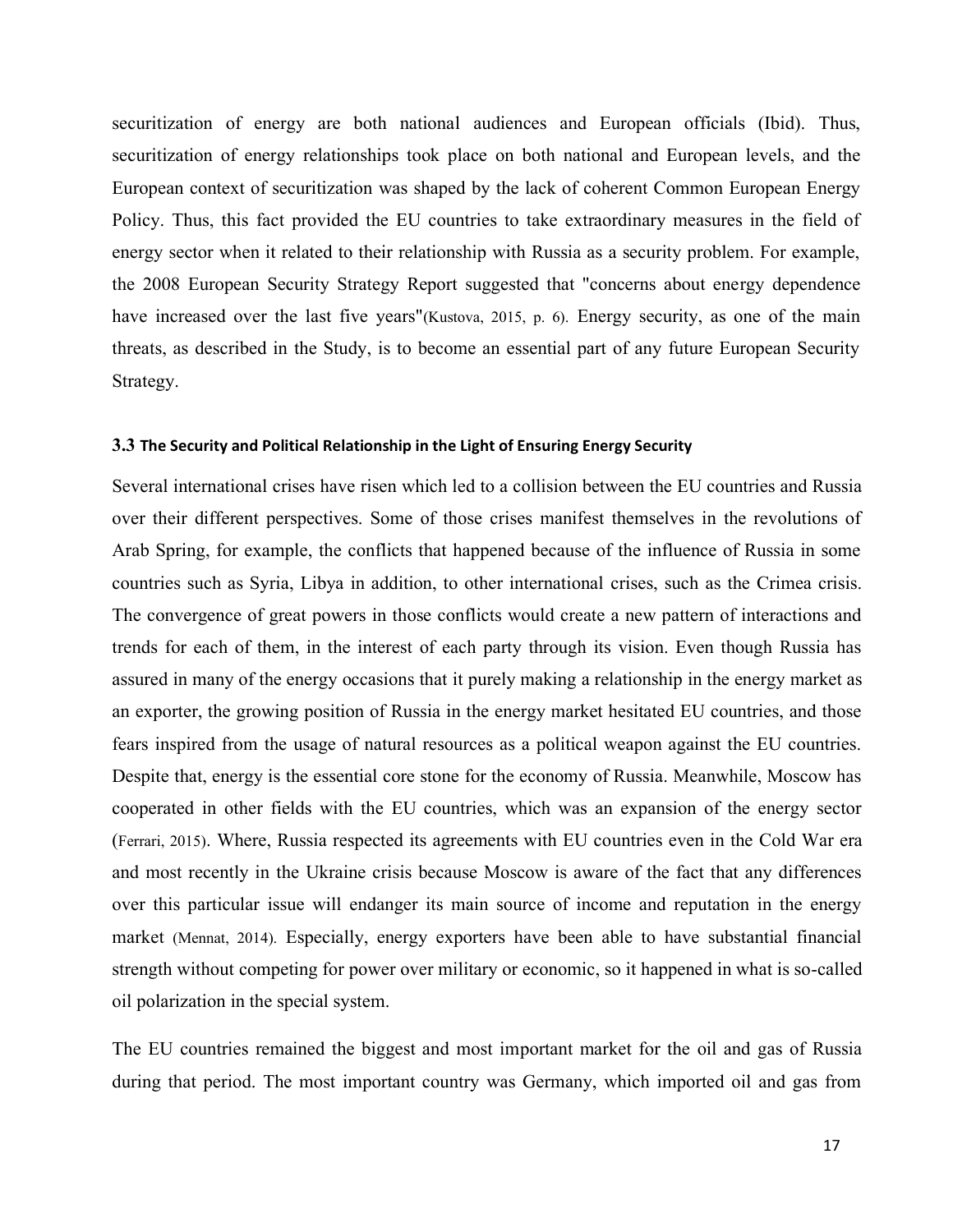Russia. And the significant point in that is, Germany plays a crucial role in the international arena (Scott, 2013), and it influences what is happening in the world because it works as the leader of EU countries, as this role appeared clearly in the EU countries conflict with Russia which suffered EU countries. Following are Italy and a part of eastern EU countries, where Russia supplied one-third of their consumption of oil at fewer prices compared to the international market, and in 2015, it started the project of "Southern Stream" to transport Russian gas to EU countries from Turkey.

Perhaps more complicated the relationship between Russia and the EU countries on a political level and more hindered the rapprochement between them, since the majority of the EU countries are in NATO as well, and this in itself hindered the negotiations between both sides. In addition, the missile shield project and deployments of its elements in the EU countries had been considered by Russia as a real threat to its national security and strategic nuclear. The consequence of the nature of the conflict, which has crossed to the other aspects such as compromise and coexistence between them, and translating this to bilateral relationships and interactions, in recent time increased the desire of the EU countries that expressed more explicitly to decrease the consumption of Russian natural gas and directed to the Middle East (Vygon, Ermakov, Belova & Kolbikoba, (2015). To that end, Qatar is the best player to play a crucial role in saturating the demand of EU countries, and this did not threaten Russia or influenced its share as an exporter in the oil market. Although, there is little possibility that EU countries would replace Russia with Qatar. But, Qatar only could facilitate the decrease of EU countries' dependence on Russia and at the same time, equipped them with more diplomatic influence in Russia. And the proof for this is in 2013 the EU countries and Russia began to establish the south stream pipeline to transform natural gas from Russia to Bulgaria through the red sea, which can enhance the trade in the energy sector between Russia and EU countries with the ignoring of Ukraine (Djukić & Obradović, 2020). Therefore, the relations between Russia and the EU countries are complex and non-transparent, as the two sides are completely cut off from friendly relations and friendship as well as their relationship is not in direct conflict. Nevertheless, what we can understand is that it is essentially a relationship of interest. In addition, those interests centered on the security of energy supplies for Europe, and for Russia the guarantee of specific rate of exportation of its energy. Based on this, one can find it difficult to claim that, the Russian and EU countries' energy trade can be concluded only in the purely economic issue. The energy supplies to industrial EU countries are livelihood for their economy, and the exportation of oil and gas to EU countries is the backbone of the Russian economy. Therefore, energy security considers occupying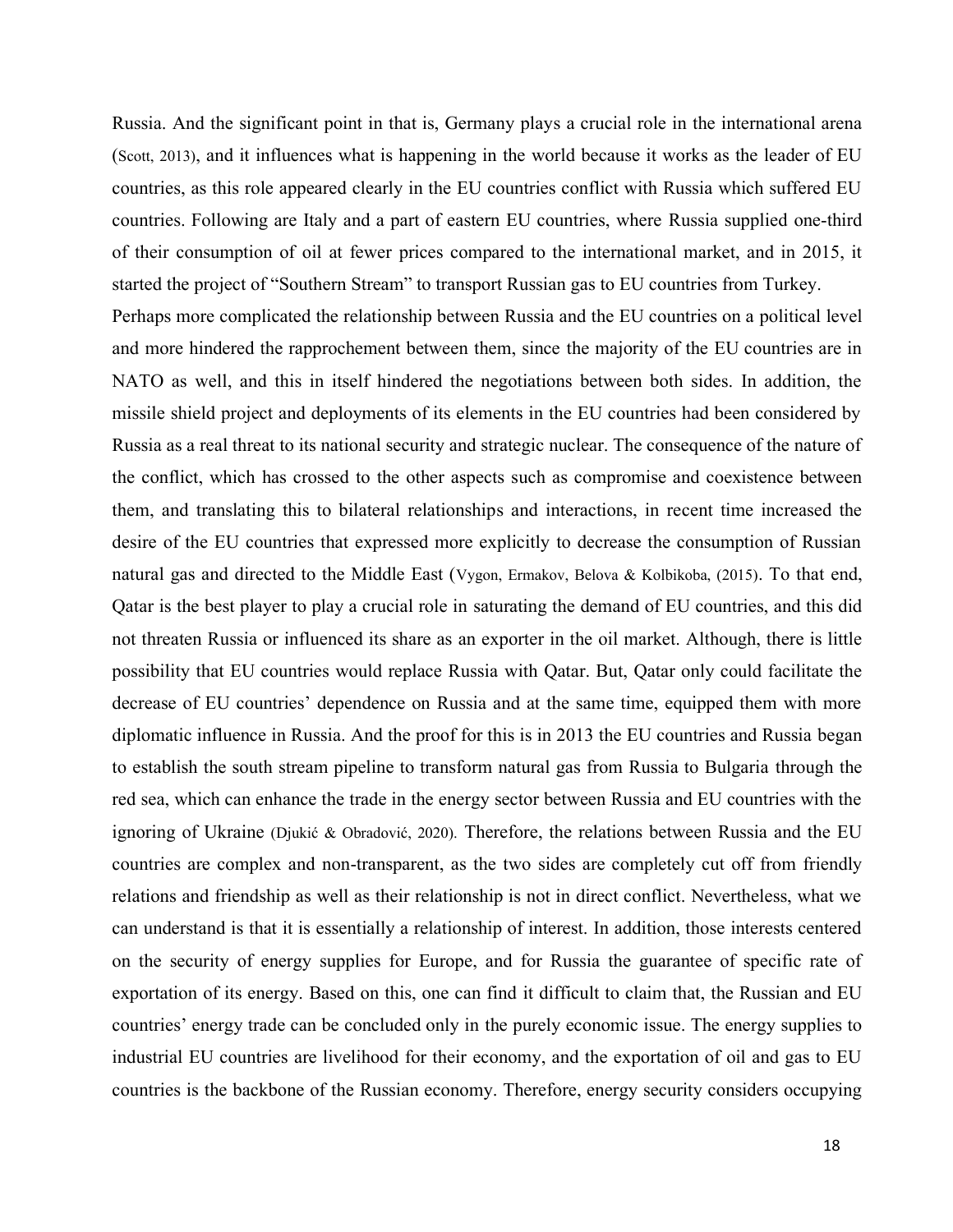a vital part of national security for both Russia and EU countries. Hence, the energy relationship between Russia and EU countries is securitized because of an amalgamation of reasons. First, securitizing agents exist within Russia and the EU countries. Second, adopted domestic policies to consolidate the energy sector internally under the control of government by both sides, Russia the transportation and trade of much of the Russian gas is monopolized by Gazprom, which is under the control of the government; in EU countries, solidarity among EU countries was in a low degree regarding the improved relations with Russia (Kupreishvili, 2021). This contradiction in their energy policies towards Russia paved the way for each country in the EU to increase the process of securitization either, to achieve particular interests out of the process of securitization energy relationship, or because of old problems they have in their relations with Russia (Khrushcheva, 2011). Finally, the securitization of energy was also conducted by Russia when it claimed that, the EU countries tried to expand their culture and values to the Russian sphere, which Russia considered a threat against its interests. All those reasons are in line with the Regional Energy Security Complex which argues that the securitization of energy will turn the energy-related into a security issue, as we can conceive in the energy relationship between EU countries and Russia.

## *3.3.1 The Ukrainian Crisis*

The Ukraine crisis, which is known as the Crimea crisis dated back to the protests that took place in the capital of Ukraine Kyiv, the demand was the stepping down of president Viktor Yanukovych, and indeed those protests succeed in widespread obedience of Yanukovych on power, and it ended by his removal. He was loyal to Russia. Therefore, through his removal of power, the EU countries gained huge success, since Ukraine is considered as a gateway to Russia. Moreover, he adopted a policy, which was loyal more to Russia than EU countries, is meant that Ukraine turned to the West camp after it has been for decades in the East camp. For that reason, the EU countries offered assistance through International Monetary Fund, approximately 15 billion dollars (Bebler, 2015), to overcome this crisis, because the success of the demonstrations was for the benefit of EU countries. Meanwhile, the result of Russia's loss in Ukraine and simultaneously its huge cost of war in Syria encouraged Moscow to immediately expand its influence on Crimea Peninsula. Because of its geopolitical importance, which is located on the west bank of the sea of Azov, and supervise the Strait of Kretech that separate it from the Red Sea, it controls the shipping of trade and military ships to several Russian and Ukraine ports, it also has a big military significant.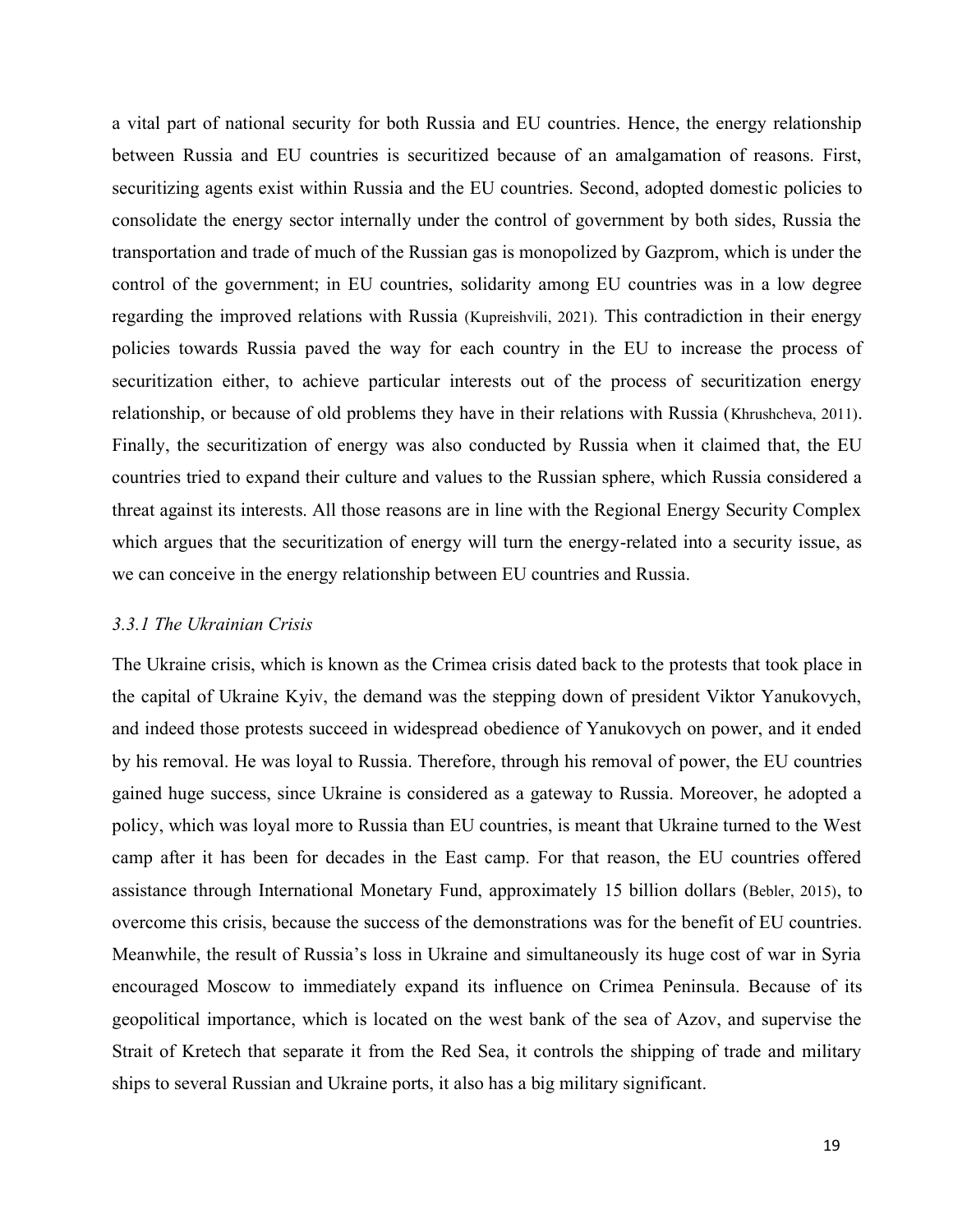In 2013, Ukraine was able to sign a friendship and free trade deal with EU countries, this fact made fears inside Russia. In response, Moscow took successive powerful military tactics to bend Ukraine from approaching the EU countries, Kiev Suffered from those threats and withdrew from the friendship and free trade deal with EU countries. What occurred was the Ukrainian revolution and they refused Russian's intervention (Trenin, 2014), and the result of those former considerations in addition to the Russian's fear of EU countries resulted in Moscow's intervention with a clear aim of protecting the majority in the semi Crimea Peninsula. However, the real intention was to block EU countries' influences over Ukraine, because it represents a pressure card against EU countries for Russia. What happened was, Kyiv used busy opportunities to fill out empty political, security, and military spaces in governmental ministries and others institutions after the removal of former president Yanukovych. On the other hand, after Russia took control of Crimea, it held a referendum and annexed it to Russian's territory.

Therefore, the crisis in Ukraine exhausted the relationship between Russia and EU countries, because of apprehension between two parties, and because of the securitization of the energy sector, both Russia and EU countries labeled the Ukraine crisis as a security issue, which can affect the energy security in the region. For example, as the Ukraine crisis unfolded, Putin indicated that in the event of Ukrainian accession to the Alliance, Crimea's union with Russia was appropriate to prevent the territory from falling into NATO's hands. The crisis in Ukraine, as he suggested in September 2014 "was engineered...by certain of our western partners to reinvigorate the NATO military bloc. Putin will go on to say in this vein that: the Ukrainian army was a NATO foreign legion motivated by the geopolitical aim of containing Russia"(Klotz, 2017, p. 275). For, the EU counties, the Alliance had expressed concern about the worsening political situation in Ukraine before the annexation of Crimea, but had refrained from describing developments in the country as dangerous in any way. However, from March 2014, the emphasis changed. He then proposed to NATO Secretary-General Anders Rasmussen: "Crimea was a game-changer for NATO and concluded in late March that we live in a different world than we did less than a month ago (Sanctions over Ukraine Impact on Russia, 2016). Russia's present path of aggression, confrontation, and escalation', Deputy Secretary-General Alexander Vershbow declared, meant that it was now less of a partner and more of an adversary"(Mitasova & Havko, 2015), Also, the international reactions were in line with the EU countries in condemning and rejecting Russian's intervention in Crimea. Moreover, the international community articulated it as an act of aggression and recognized it as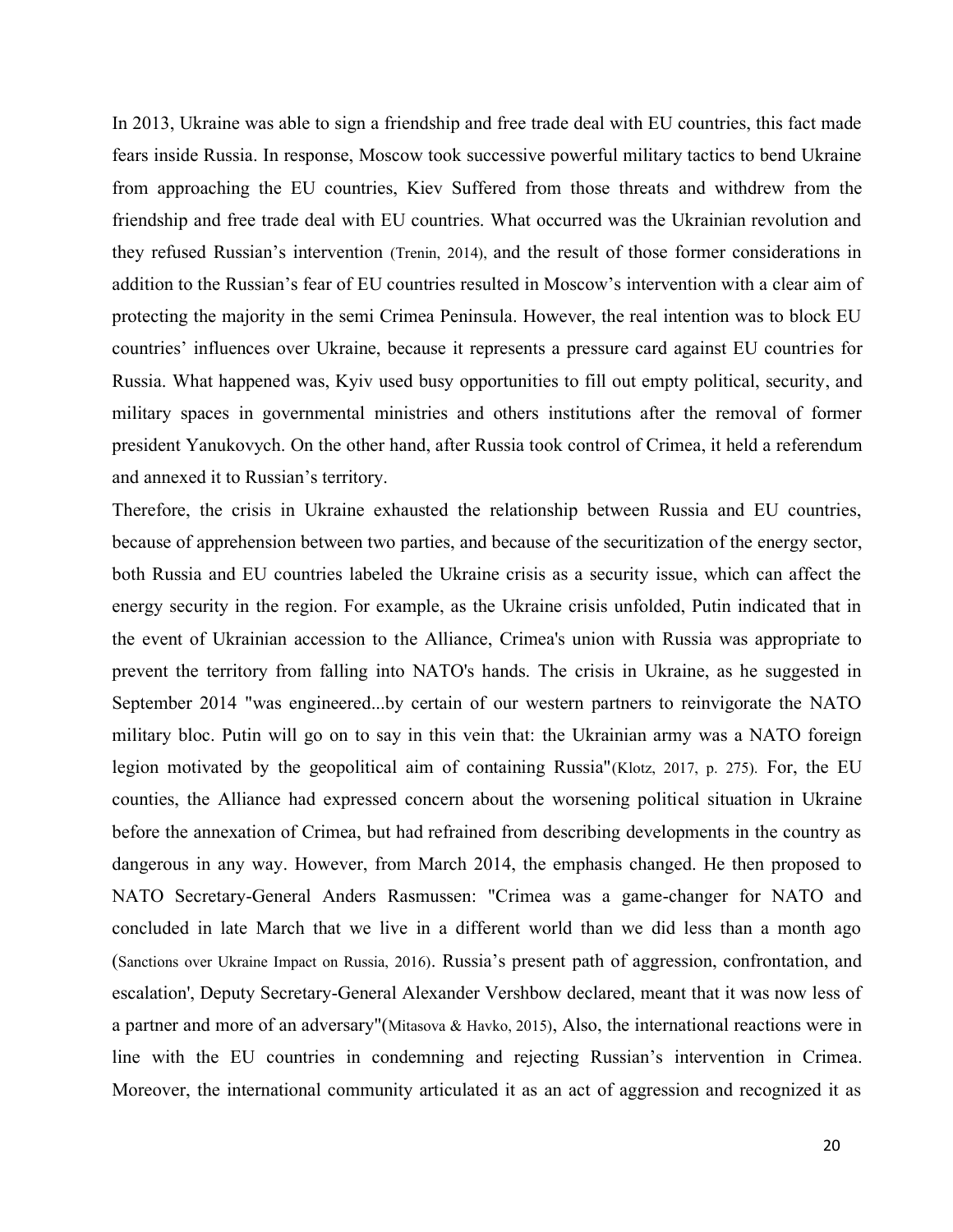illegitimate and against the principles of the UN. This brought EU countries' sanctions on Russia, intending to put pressure on Moscow and exclude the military choice.

It's worth mentioning, the role of outsider countries can be seen as important in triggering this crisis, for example, most of the EU countries' sanctions were initiated or at least encouraged by the US to set pressure on Moscow, to withdraw from Crimea and shrink its influences over east of EU countries. In practical reality, the magnification of sanctions could have much impact on the existence of several Russian economic and strategic cooperation institutions at the international level. For example, Brex group and Shanghai construction group (House of Lords EU countries Committee, 2015). However, it became apparent that those sanctions and countersanctions had more impact on the EU countries rather than on Russia. Given that, Russia is a booming market for highperformance German cars and consumer goods. Hence, it was understandable that Germany began to express objection against further sanctions on Russia, and this is not surprising, that the exportation of Germany to Russia hit 38 billion in 2013, this is the highest among EU countries, and Italy and Netherland depend mostly on Russia for gas energy. Therefore, it became understandable that EU countries did not have a free hand to put sanctions on Russia. After the Ukraine crisis in 2014, the scene of EU countries' energy became much different compared to the past. The occupation of Crimea by Russia, military conflict, and the continuation of unrest in Eastern Ukraine deteriorated the political relations between the two sides; this was owing to the securitization of the energy sector from both sides. In this context, implicitly or explicitly energy security has not only to take part in broader foreign policies of EU countries, but it gave them an instrument in their responses against Russia in the context of the Ukraine crisis, through putting the Russian energy sector under sanctions (Wang, 2015). The Ukraine crisis has ensued structural changes in their relationship, which deteriorated and brought more tensions and the securitization of energy questions. Hence, in the Ukraine crisis, both EU countries and Russia securitized the energy aspect of the crisis to take extraordinary measures to use the crisis against each other.

## **4. Conclusion**

To understand energy security and its impact on the relationship between EU countries and Russia, the essential point, to begin with, is an explanation and analysis of the existing problem and consequences of the securitization of the energy relationship. One can find it difficult to claim that, the energy relationship between EU countries and Russia is a solely economic issue. Continued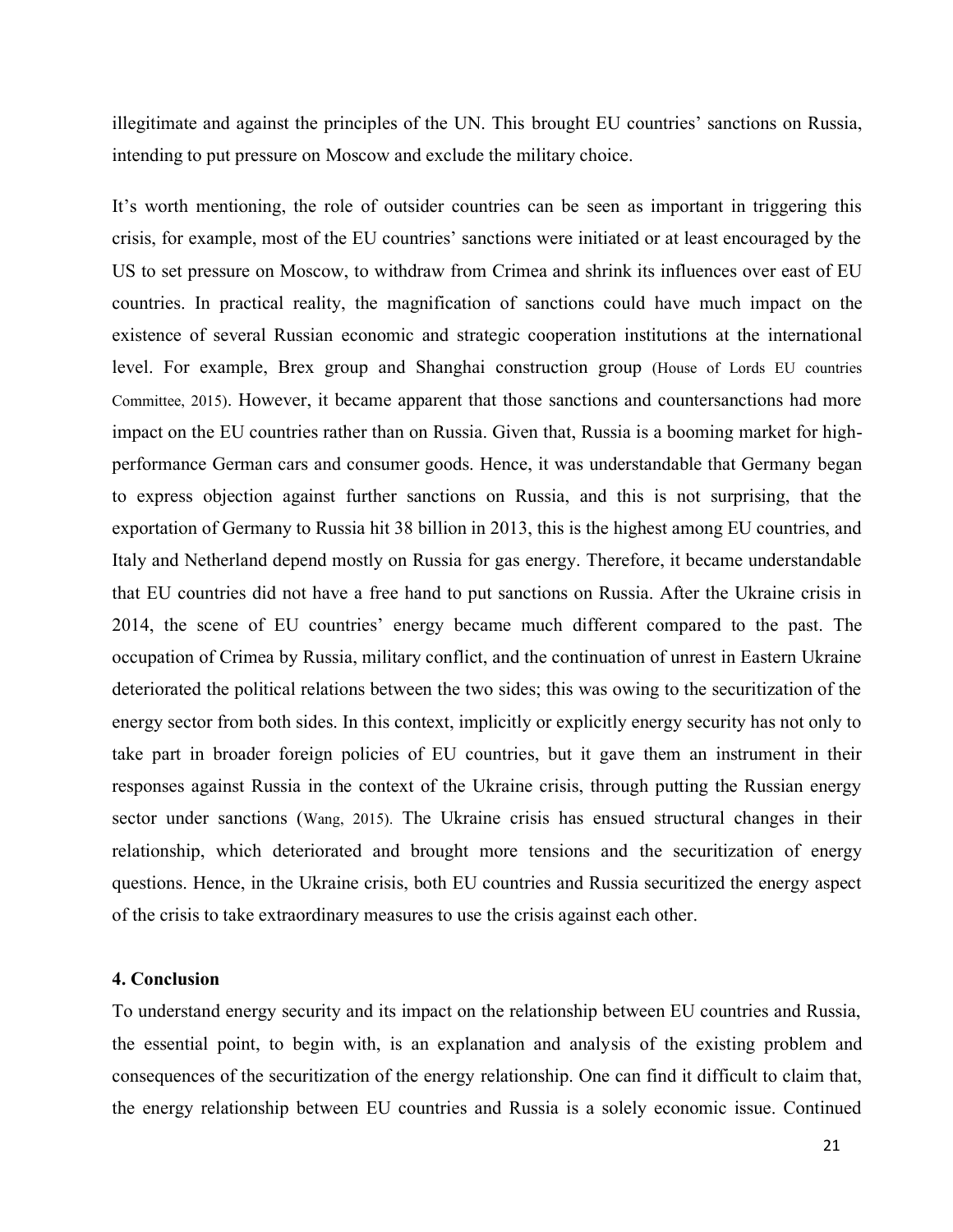supplies of energy are the main element of developing industry in the EU countries, this fact made energy security a significant part of the EU countries' national security. The energy relationship between both sides has particular problems due to the process of securitization and the main precondition for the securitization of the energy relationship between them is because of the high level of energy relationship interdependence.

The main hypothesis of the study corresponded with the outcomes, which acknowledges that both EU countries and Russia securitized the energy relations between them, the study concluded that, regardless of the magnitude of the energy relationship, which marked itself in a high grade of interdependence between the EU countries and Russia. Their relationship saw dispute during that period between 2011-2015, because of a high level of securitization process initiated by both EU member states and the Russian government. What is more, Energy Security has an impact on international relations and changing of the foreign policy of countries and this is through the following outcomes. First, Russia adopted internal and external policies designed to guarantee the energy of security as the main Russian economic renaissance. However, the EU countries followed a policy that can rise self-sufficient for them by increasing domestic production. Hence, there is an extreme relationship between the desire of a country to pursue Energy Security by growing energy resources, and being independent of the international community because not possessing energy resources means subordination to the other powers who own them.

Second, the study argues that whenever increased the desire to achieve more energy materials, it makes new or improves the relationship between countries. This became clear through what has been mentioned about the cooperation between the individual EU countries and Russia, such as Germany, France, and Italy, and those countries become Russia's trade partners, especially after economic development in the era of Putin.

Third, the international conflicts, including the Ukraine crisis proven the importance of the language of energy security regarding the international reactions that demonstrate in. the EU countries economic sanctions on Russia proved that the Russian role remained on economic advancement, that existing on the biases of the energy sector in the global market.

Fourth, the imposed economic sanctions from the EU countries on Russia were far from the aspect of the energy security, as Moscow emphasized several times that their relationship does not end only in the framework of energy. As we witnessed in the era of the Cold War, the unstopped energy supply to the West, in contrast to EU countries' energy is considered as the only aspect of their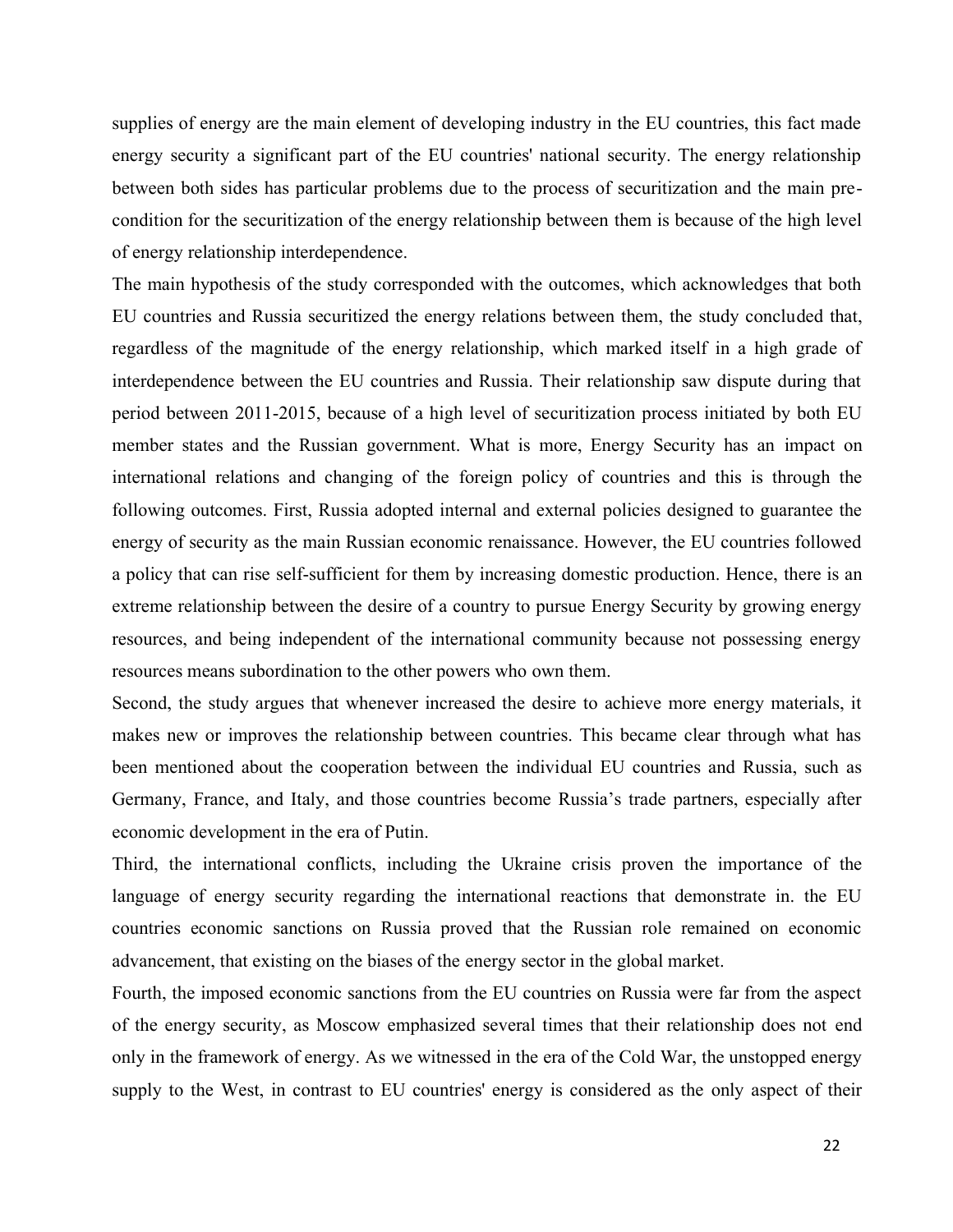relationships with Russia. Hence, it became clear enough that both sides regard the energy relationship between them not only as an economic issue but rather as a security issue which can label all other issues as security problems because of the process of securitization of energy.

Fifth, the Russian reaction to the Ukraine crisis proved the significance of energy security in playing a game-changer in the conflict.

Sixth, the study has confirmed that energy security can lead to the making international alliances along the expected lines, and this became obvious through EU countries attempts to find the Gulf States as energy exporters and replace them with the energy resources of Russia, but it faced big problems because of geographical distance. In addition, the Russians' direction to the East to find a new importer for its energy resources and replace them with EU countries illustrates this fact.

Through our study of energy security and Russian-Western relations, we have mentioned the impact of the availability and unavailability of energy resources on foreign policy and international alliances on both sides. The power of the impact of energy security has been on these interactions. This security falls within the framework of unconventional security, which means that energy security is no less important than traditional military security because it would create wars to obtain those important resources for the management of various sectors of the State.

## **References**

Ababakr, A. M. and Khaddar, M. M. (2021). The Smart System in Regional Order Rivalry: The Pursuit to Securitize the Rival's Ideology. Journal of Information Science and Engineering, 37(6), 1289-1302. DOI: 10.6688 JISE.202111\_37(6).0004

Ashirova, M. (2015). the Energy Security Issues in EU countries Energy Policy: a case study of Shale Gas production in EU countries, Unpublished master`s thesis. The EU countries and Central Asia in the International System.

Austvik, O. (2015). The EU Energy Union, Energy Security, and Russian Gas. Mossavar-Rahmani Center for Business & Government, 5-6.

Aoun, M. (2015). EU Energy Security Challenges and Global Energy Trends: Old Wine in New Bottles?. IAI-OCP Policy Center partnership, 3-4.

Azzuni, A & Breyer, C. (2018). Definitions and dimensions of energy security: a literature review. WIREs Energy Environ, 7(5).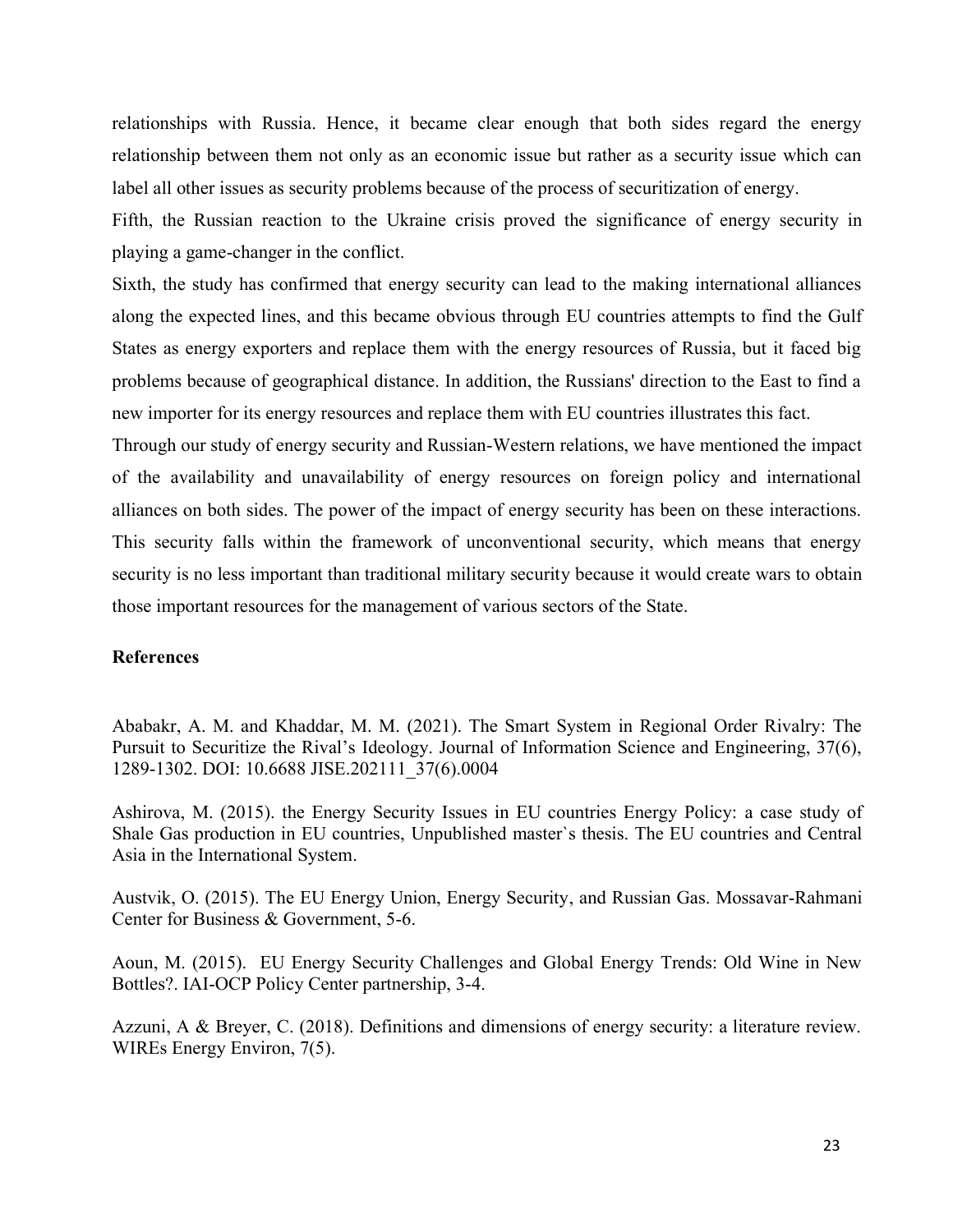Balzacq, T., Léonard, S., & Ruzicka, J. (2016). 'Securitization' revisited: theory and cases. International Relations, 30(4), 494–531. https://doi.org/10.1177/0047117815596590

Bebler, A. (2015). Crimea and the Russian-Ukrainian Conflict. Romanian Journal of European Affairs,15(1). 44-45.

Buzan, Barry, Ole Waver, And Jaap De Wilde. 1998. Security: A New Framework For Analysis. Boulder, CO: Lynne Rienner.

Buzan, B, and Wæver, O. (2003). Regions and Powers: The Structure of International Security. Cambridge: Cambridge University Press.

Česnakas, G. (2016). Energy resources as the tools of foreign policy: the case of Russia. Lithuanian Foreign Policy Review, 3(5). 15-16.

Dobrjnina, E. (2009). An agreement is reached: leading parties, lawyers, and political scientists discuss sovereign democracy in the globalized world, Rossiiskaya Gazeta, P. 5.

Djukić, P and Obradović, D. (2020). THE FATE OF THE WESTERN BALKANS REGIONAL SECURITY SUBCOMPLEX - THE NECESSITY OF REGIONAL COOPERATION. Security Science Journal,1(2) 49-64. DOI: https://doi.org/10.37458/ssj.1.2.4

EU imports of energy products - recent developments. (2017). Eurostat Statistics Explained, 4.

Ferrari, A. (2015). Beyond Ukraine. EU and Russia in Search of a New Relation. The Italian Institute for International Political Studies, 7.

Gheciu, A. (2013). European Union's Energy Security: The Impact of Tensions in External Relations with Russia on Central Europe. Unpublished Master Thesis, University of Ottawa.

Gusev, A & Westphal, K. (2015). Russian Energy Policies Revisited. Stiftung Wissens chaft and Politik, 3(4), 7.

House of Lords EU countries Committee. (2015). The EU and Russia: before and beyond the crisis in Ukraine. the Authority of the House of Lords, 68,73.

Huotari, J. (2011). Energy policy and (energy security) as a part of Russian foreign policy. Nordia Geographical Publications, 40(4). 121–132.

Jack, D. (2014). A critical analysis of Russian state and Gazprom conceptions of natural gas as a strategic resource and Russia's gas exports to the EU countries during the Medvedev presidency (2008-2012), Unpublished doctoral thesis. The University of Glasgow.

Kaczmarsk, M. (2015). Domestic Power Relations and Russia's Foreign Policy. The University of Warsaw, 399-400.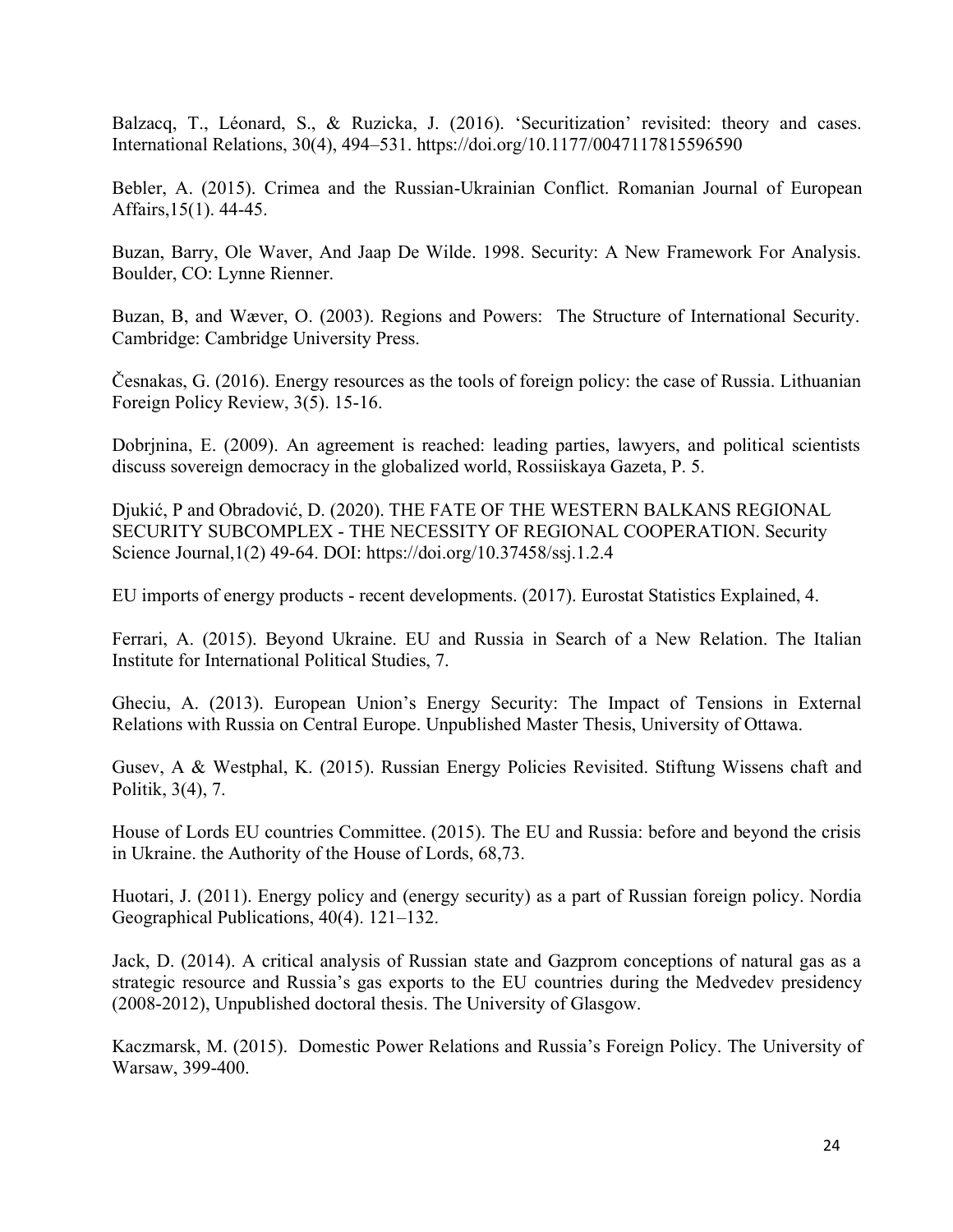Khrushcheva, O. (2013). A critical evaluation of the securitization process of EU-Russia energy relations: actors, audiences, and consequences. Unpublished Master Thesis, Nottingham Trent University.

Khrushcheva, O. (2011). The Creation of an Energy Security Society as a Way to Decrease Securitization Levels between the European Union and Russia in Energy Trade. Journal of Contemporary European Research, 7(2). 217.

Klotz, M. (2017). Russia and the Ukrainian Crisis: A Multiperspective Analysis of Russian Behaviour, by Taking into Account NATO's and the EU's Enlargement. Croatian International Relations Review – CIRR, 23(80), 259-287.

Kupreishvili, T. (2021). NATO's Global Challenges and Russia's Cyberspatialities. ): Security Science Journal, 2(2), 41-50. 10.37458/ssj.2.2.2

Kustova, I. (2015). EU COUNTRIES–Russia Energy Relations, EU COUNTRIES Energy Integration, and Energy Security: the State of the Art and a Roadmap for Future Research. Journal of Contemporary European Research, 11(3), 289.290.

Lihto, K. (2008). The genesis of Economic Nationalism in Russia. Electronic Publications of Pan European Institute. P. 2.

Mabon, S. (2019) [Desectarianization: Looking Beyond the Sectarianization of Middle Eastern](https://www.tandfonline.com/doi/abs/10.1080/15570274.2019.1681776)  [Politics.](https://www.tandfonline.com/doi/abs/10.1080/15570274.2019.1681776) The Review of Faith & International Affairs, 17(4). 23-35.

Mennat, A. (2014). European Energy Security & Euro-Russian Relations, Unpublished master`s thesis. Cairo University.

Mitasova, V & Havko, J. (2015). Economic impact of the EU-Russian sanctions. Research Gate, 153-154.

Mukhametshina, K, (2015). Russia and European Energy Security Outcomes of the Nabucco, South Stream, and Turkish stream projects, Unpublished master`s thesis. Helsinki Metropolia University of Applied Sciences.

Raines, T & Tomlinson, S. (2016). Europe's Energy Union Foreign Policy Implications for Energy Security, Climate, and Competitiveness. The Royal Institute of International Affairs, 3-4.

Rubin, L. (2014). Islam in the Balance: Ideational Threats In Arab Politics Stanford: Stanford Security Studies.

Sandoura, S & Vinois, J.. (2015). From the European Energy Community to the Energy Union A Policy Proposal for the Short and the Long Term. The Jacques Delors Institute, 6.

Sanctions over Ukraine Impact on Russia. (2016). the European Parliament, 3-4.